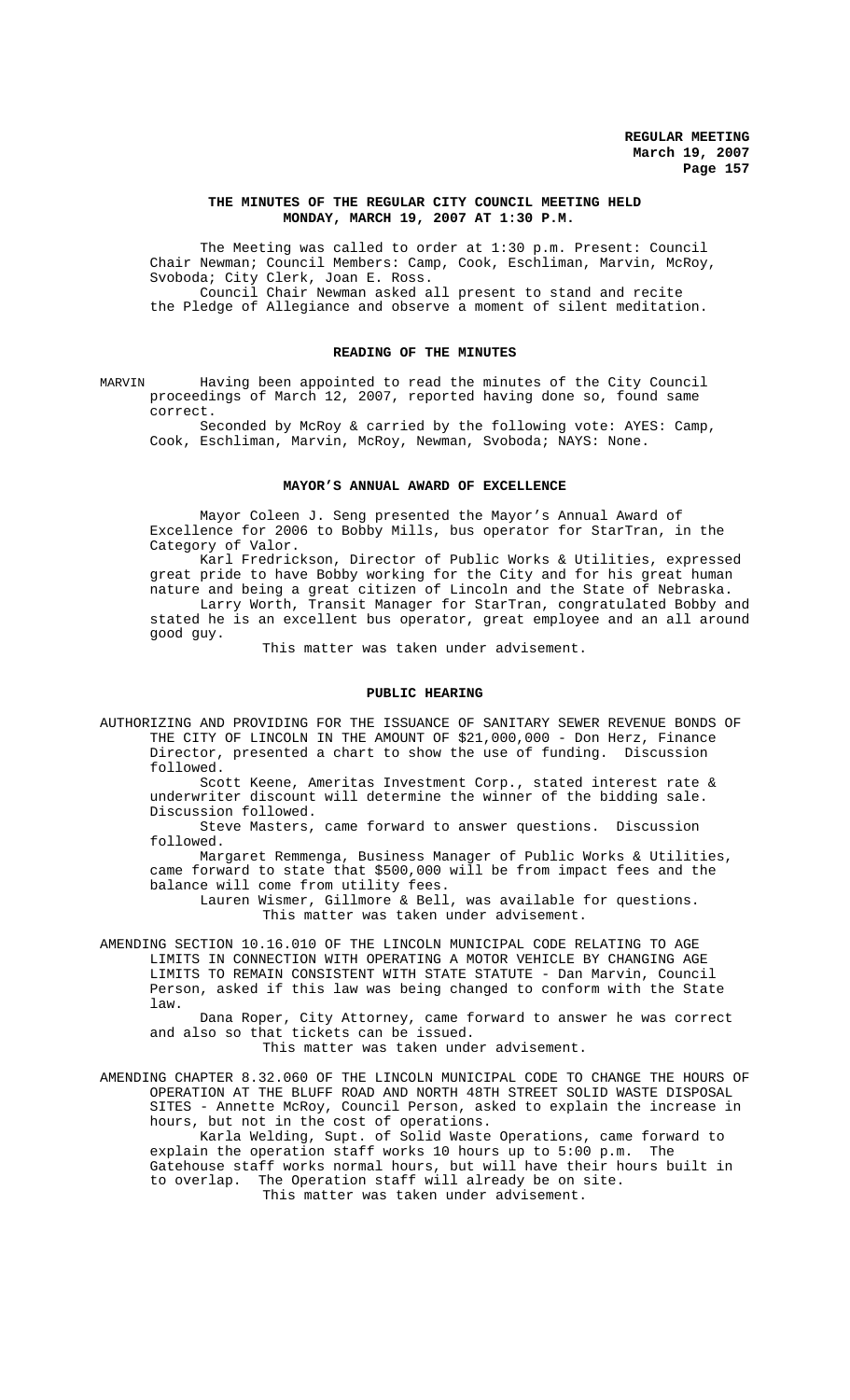CHANGE OF ZONE 07007 - AMENDING TITLE 27 OF THE LINCOLN MUNICIPAL CODE TO IMPLEMENT REVISIONS TO THE PARKING MATRIX TO CORRECT PAST ERRORS AND OMISSIONS BUT NOT IMPOSING NEW PARKING REQUIREMENTS - Brandon Garrett, Planning Dept., stated this is a clean-up text amendment to correct errors and omissions to past Matrix for parking requirements. It is also to clarify and reorganize the parking chapter so it is easier to understand.

This matter was taken under advisement.

STREET AND ALLEY VACATION NO. 07001 – VACATING THE SOUTH 84TH STREET RIGHT-OF-AY SOUTH OF HIGHWAY 2, GENERALLY LOCATED SOUTHEAST OF THE INTERSECTION OF SOUTH 84TH STREET AND HIGHWAY 2 - DaNay Kalkowski, Seacrest & Kalkowski, 1111 Lincoln Mall, Suite 350, came forward representing Eiger Corp. stating this vacation request was for the east  $\frac{1}{2}$  of the old  $84^{\text{th}}$ Street right-of-way along section line south of Highway 2. Discussion followed.

Marvin Krout, Planning Director, came forward to answer a question. He stated the Planning Commission does not have authority to vacate a street right-of-way.

This matter was taken under advisement.

APPROVING A TRANSPORTATION ENHANCEMENT PROGRAM GRANT AGREEMENT BETWEEN THE CITY AND STATE FOR \$500,000 OF FUNDS FOR CONSTRUCTION OF JAMAICA NORTH TRAIL PHASE II - Terry Genrich, Parks and Recreation Dept., came forward to answer the question of who is paying for this trail which he stated was from this grant and the balance from the Great Plains Trail Network. Discussion followed.

This matter was taken under advisement.

WAIVER 07002 – APPLICATION OF REBECCA CAST TO WAIVE THE SIDEWALK REQUIREMENTS ASSOCIATED WITH THE MARTIN HEIGHTS 3RD ADDITION ON PROPERTY GENERALLY LOCATED AT 4025 AND 4045 G STREET - Rebecca Cast, 4831 Mandarin Circle, came forward to request the sidewalk be waived and if not then to have the time extended.

This matter was taken under advisement.

**\*\* END OF PUBLIC HEARING \*\***

# **COUNCIL ACTION**

## **LIQUOR RESOLUTIONS - NONE**

### ORDINANCES - 2<sup>ND</sup> READING & RELATED RESOLUTIONS (as required)

- AUTHORIZING AND PROVIDING FOR THE ISSUANCE OF SANITARY SEWER REVENUE BONDS OF THE CITY OF LINCOLN IN THE AMOUNT OF \$21,000,000 - CLERK read an ordinance, introduced by Dan Marvin, a third series ordinance adopted under and pursuant to Ordinance No. 18171 passed May 5, 2003; authorizing the issuance of Sanitary Sewer Revenue Bonds, Series 2007, of the City of Lincoln, Nebraska in an aggregate principal amount not to exceed \$21,000,000; fixing in part and providing for the fixing in part of the details of the Bonds; providing for the sale of the Bonds and the application of the proceeds thereof; and related matters, the second time.
- AMENDING SECTION 10.16.010 OF THE LINCOLN MUNICIPAL CODE RELATING TO AGE LIMITS IN CONNECTION WITH OPERATING A MOTOR VEHICLE BY CHANGING AGE LIMITS TO REMAIN CONSISTENT WITH STATE STATUTE - CLERK read an ordinance, introduced by Dan Marvin, amending Section 10.16.010 of the Lincoln Municipal Code relating to age limits in connection with operating a motor vehicle by changing age limits to remain consistent with state statute; and repealing Section 10.16.010 of the Lincoln Municipal Code as hitherto existing, the second time.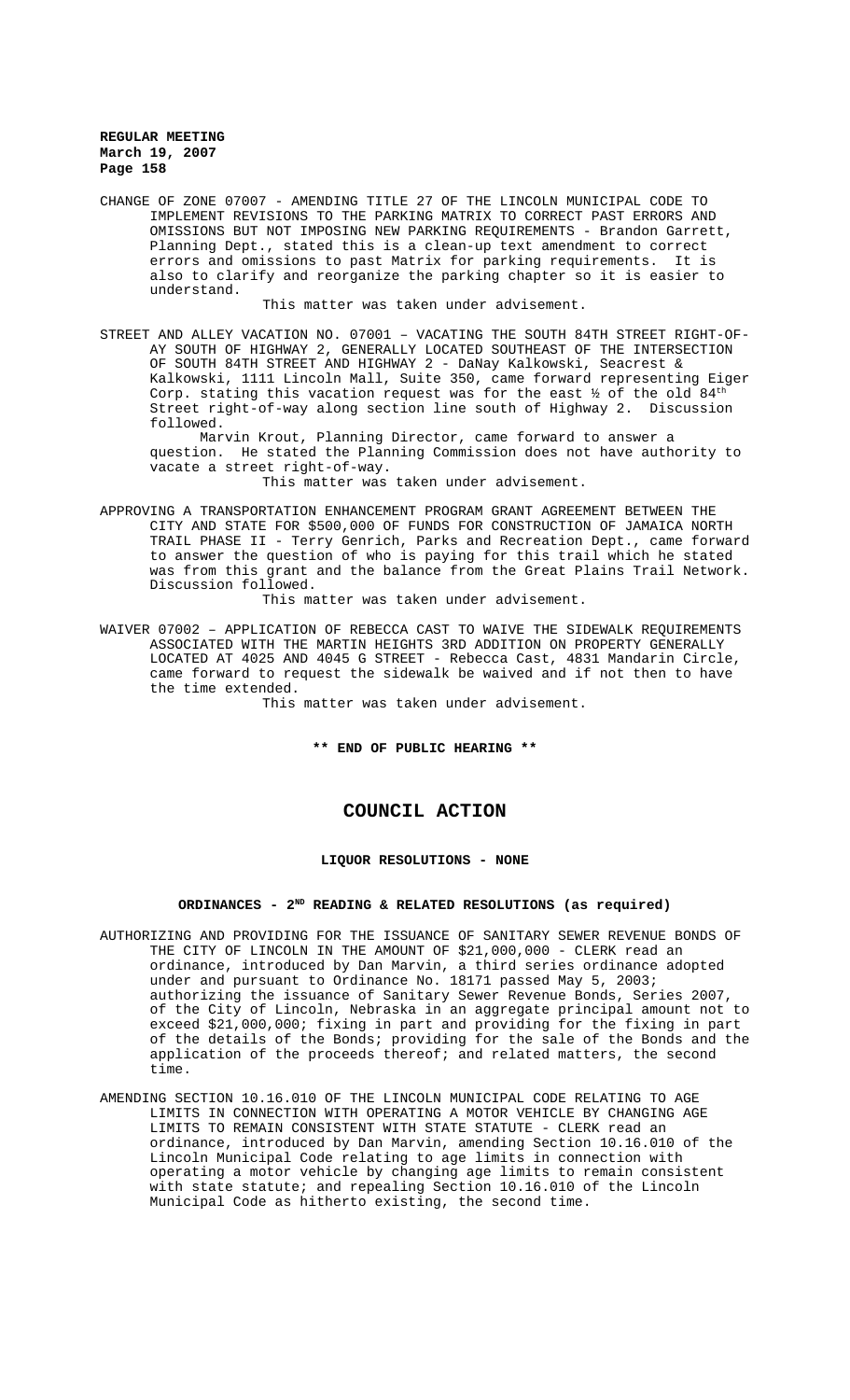- AMENDING CHAPTER 8.32.060 OF THE LINCOLN MUNICIPAL CODE TO CHANGE THE HOURS OF OPERATION AT THE BLUFF ROAD AND NORTH 48TH STREET SOLID WASTE DISPOSAL SITES - CLERK read an ordinance, introduced by Dan Marvin, amending Section 8.32.060 of the Lincoln Municipal Code to amend the hours of operation of the public sanitary landfills; and repealing Section 8.32.060 of the Lincoln Municipal Code as hitherto existing, the second time.
- CHANGE OF ZONE 07007 AMENDING TITLE 27 OF THE LINCOLN MUNICIPAL CODE TO IMPLEMENT REVISIONS TO THE PARKING MATRIX TO CORRECT PAST ERRORS AND OMISSIONS BUT NOT IMPOSING NEW PARKING REQUIREMENTS - CLERK read an ordinance, introduced by Dan Marvin, amending Title 27 of the Lincoln Municipal Code to implement revisions to the Parking Matrix to correct past errors and omissions but not imposing new parking requirements, by amending Sections 27.07.030, 27.09.030, 27.37.020, 27.47.030, 27.63.210, 27.63.215, 27.63.530, 27.63.660, 27.63.680, 27.63.685, 27.63.690, 27.67,020, 27.67,040; deleting Sections 27.63.600 and 27.67.060; and repealing Sections 27.07.030, 27.09.030, 27.37.020, 27.47.030, 27.63.210, 27.63.215, 27.63.530, 27.63.660, 27.63.680, 27.63.685, 27.63.690, 27.67.020, and 27.67.040 of the Lincoln Municipal Code as hitherto existing, the second time.
- STREET AND ALLEY VACATION NO. 07001 VACATING THE SOUTH 84TH STREET RIGHT-OF-WAY SOUTH OF HIGHWAY 2, GENERALLY LOCATED SOUTHEAST OF THE INTERSECTION OF SOUTH 84TH STREET AND HIGHWAY 2 - CLERK read an ordinance, introduced by Dan Marvin, vacating the South  $84^{\rm th}$  Street right-of-way south of Highway 2, and retaining title thereto in the City of Lincoln, Lancaster County, Nebraska, the second time.

### **RESOLUTIONS**

ACCEPTING THE REPORT OF NEW AND PENDING CLAIMS AGAINST THE CITY AND APPROVING DISPOSITION OF CLAIMS SET FORTH FOR THE PERIOD OF FEBRUARY 16 - 28, 2007 - CLERK read the following resolution, introduced by Dan Marvin, who moved its adoption:

A-84287 BE IT RESOLVED by the City Council of the City of Lincoln, Nebraska:

That the claims listed in the attached report, marked as Exhibit "A", dated March 1, 2007, of various new and pending tort claims filed against the City of Lincoln with the Office of the City Attorney or the Office of the City Clerk, as well as claims which have been disposed of, are hereby received as required by Neb. Rev. Stat. § 13-905 (Reissue 1997). The dispositions of claims by the Office of the City Attorney, as shown by the attached report, are hereby approved:<br><u>DENIED</u> **ELLOWED OR SETTLED**<br>\$ 38.00 Sheila Warkow  $\frac{185.00}{185.00}$ Ronald Freeman 185.00 None<br>Johnny Rodriquez MAS\* NAS\* Johnny Rodriguez Sally A. Hempel & Rodger D. Hempel 100.00

\* No Amount Specified

The City Attorney is hereby directed to mail to the various claimants listed herein a copy of this resolution which shows the final disposition of their claim.

Introduced by Dan Marvin Seconded by Camp & carried by the following vote: AYES: Camp, Cook, Eschliman, Marvin, McRoy, Newman, Svoboda; NAYS: None.

APPROVING AN INTERLOCAL AGREEMENT BETWEEN THE CITY AND COUNTY FOR THE WIDENING AND RECONSTRUCTION OF SOUTH FOLSOM STREET FROM WEST DENTON ROAD TO A POINT 1439 FEET SOUTH OF WEST OLD CHENEY ROAD - CLERK read the following resolution, introduced by Dan Marvin, who moved its adoption: A-84288 BE IT RESOLVED by the City Council of the City of Lincoln, Nebraska:

That the attached Interlocal Agreement between the City of Lincoln and Lancaster County, for widening and reconstruction of South Folsom Street from West Denton Road to a point 1439 feet south of West Old Cheney Road, upon the terms and conditions set forth in said Agreement,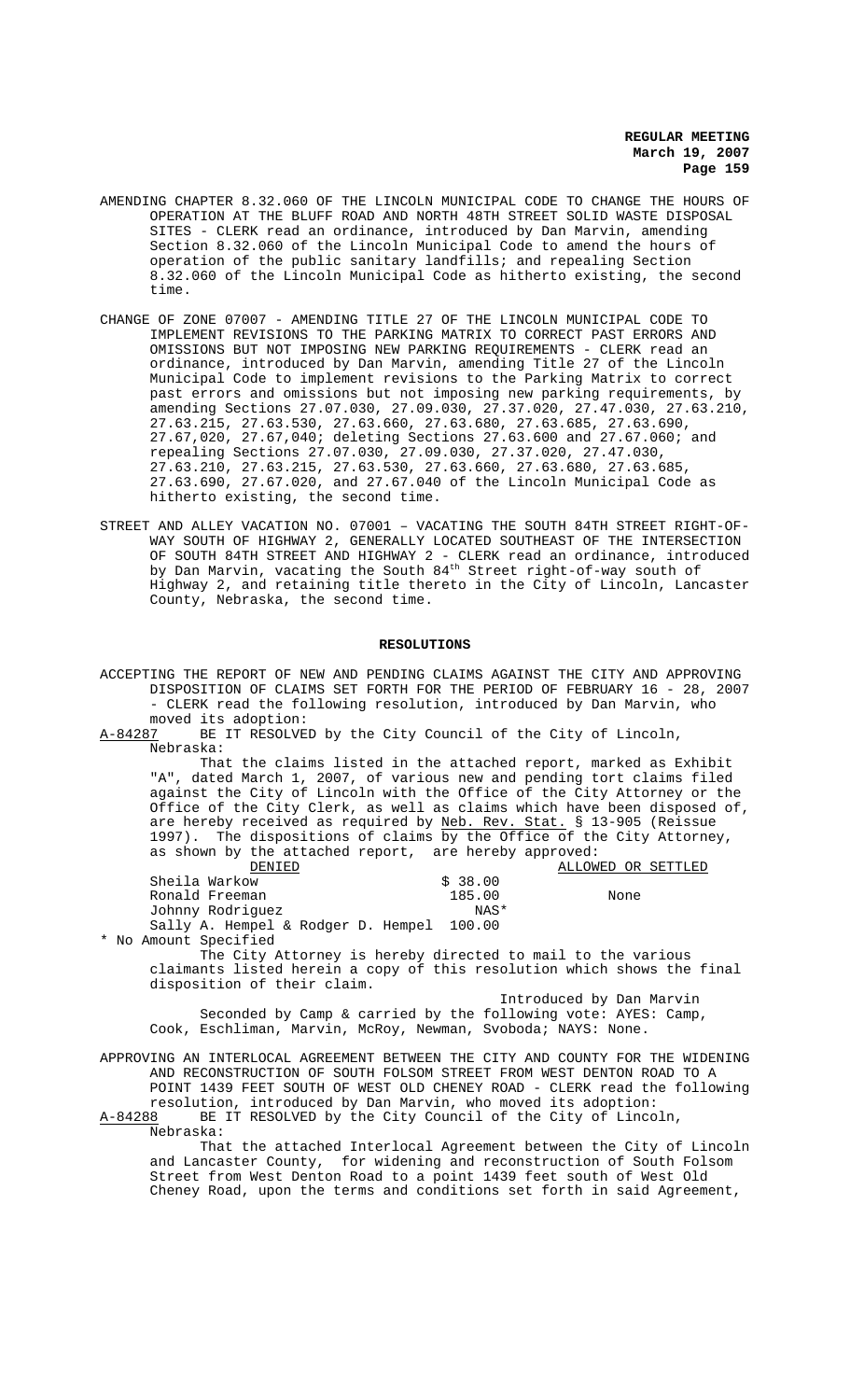which is attached hereto marked as Attachment "A", is hereby approved and the Mayor is authorized to execute the same on behalf of the City of Lincoln. The City Clerk is directed to transmit one fully executed original of said Agreement to Susan Starcher for filing with Lancaster County. Introduced by Dan Marvin Seconded by Camp & carried by the following vote: AYES: Camp, Cook, Eschliman, Marvin, McRoy, Newman, Svoboda; NAYS: None.

APPROVING A TRANSPORTATION ENHANCEMENT PROGRAM GRANT AGREEMENT BETWEEN THE CITY AND STATE FOR \$500,000 OF FUNDS FOR CONSTRUCTION OF JAMAICA NORTH TRAIL PHASE II - CLERK read the following resolution, introduced by Dan Marvin, who moved its adoption:<br>A-84289 BE IT RESOLVED by the Cit

BE IT RESOLVED by the City Council of the City of Lincoln, Nebraska:

That the attached Agreement between the City of Lincoln and the State of Nebraska Department of Roads for Project No. ENH-55(160), State CN-12879, to construct the Jamaica North Trail – Phase II from approximately 4th and Calvert Streets to 4th and J Streets with Transportation Enhancement Program grant funds, in accordance with the terms and conditions contained in said Agreement, is hereby approved and the Mayor is authorized to execute the same on behalf of the City of Lincoln.

The City Clerk is directed to return the executed copies of the Agreement to the Public Works and Utilities Department, for transmittal and execution by the State Department of Roads.

Introduced by Dan Marvin Seconded by Camp & carried by the following vote: AYES: Camp, Cook, Eschliman, Marvin, McRoy, Newman, Svoboda; NAYS: None.

WAIVER 07002 – APPLICATION OF REBECCA CAST TO WAIVE THE SIDEWALK REQUIREMENTS ASSOCIATED WITH THE MARTIN HEIGHTS 3RD ADDITION ON PROPERTY GENERALLY LOCATED AT 4025 AND 4045 G STREET - CLERK read the following resolution, introduced by Dan Marvin, who moved its adoption:<br>A-84290 WHEREAS, the final plat of Martin Heights 3

WHEREAS, the final plat of Martin Heights 3rd Addition, generally located at South 41st and G Streets, was previously approved by the Lancaster County Planning Commission in February 2002; and

WHEREAS, Title 26, Land Subdivision Ordinance, of the Lincoln Municipal Code requires the installation of sidewalks along both South 41st Street or G Street adjacent to the final plat to be constructed within four years following final plat approval; and

WHEREAS, Applicant is requesting a waiver of said sidewalk requirement; and

WHEREAS, the Planning Commission has reviewed said request and has recommended that the waiver of the sidewalk installation be denied and that the Applicant be granted a four-year extension of time until February, 2010, to install the sidewalks.

NOW, THEREFORE, BE IT RESOLVED by the City Council of the City of Lincoln, Nebraska:

1. That the Applicant's request to waive the condition of approval of the Final Plat of Martin Heights 3rd Addition requiring the installation of a sidewalk at 4025 and 4045 G Street, is hereby denied.<br>2. The Applicant is hereby granted a four-year extension of The Applicant is hereby granted a four-year extension of time to install the sidewalks until February, 2010.

All other conditions for approval of the Preliminary Plat of Martin Heights 3rd Addition shall remain in full force and effect. Introduced by Dan Marvin

Seconded by Camp & carried by the following vote: AYES: Camp, Cook, Eschliman, Marvin, McRoy, Newman, Svoboda; NAYS: None.

## **PETITIONS & COMMUNICATIONS - NONE**

**MISCELLANEOUS REFERRALS - NONE**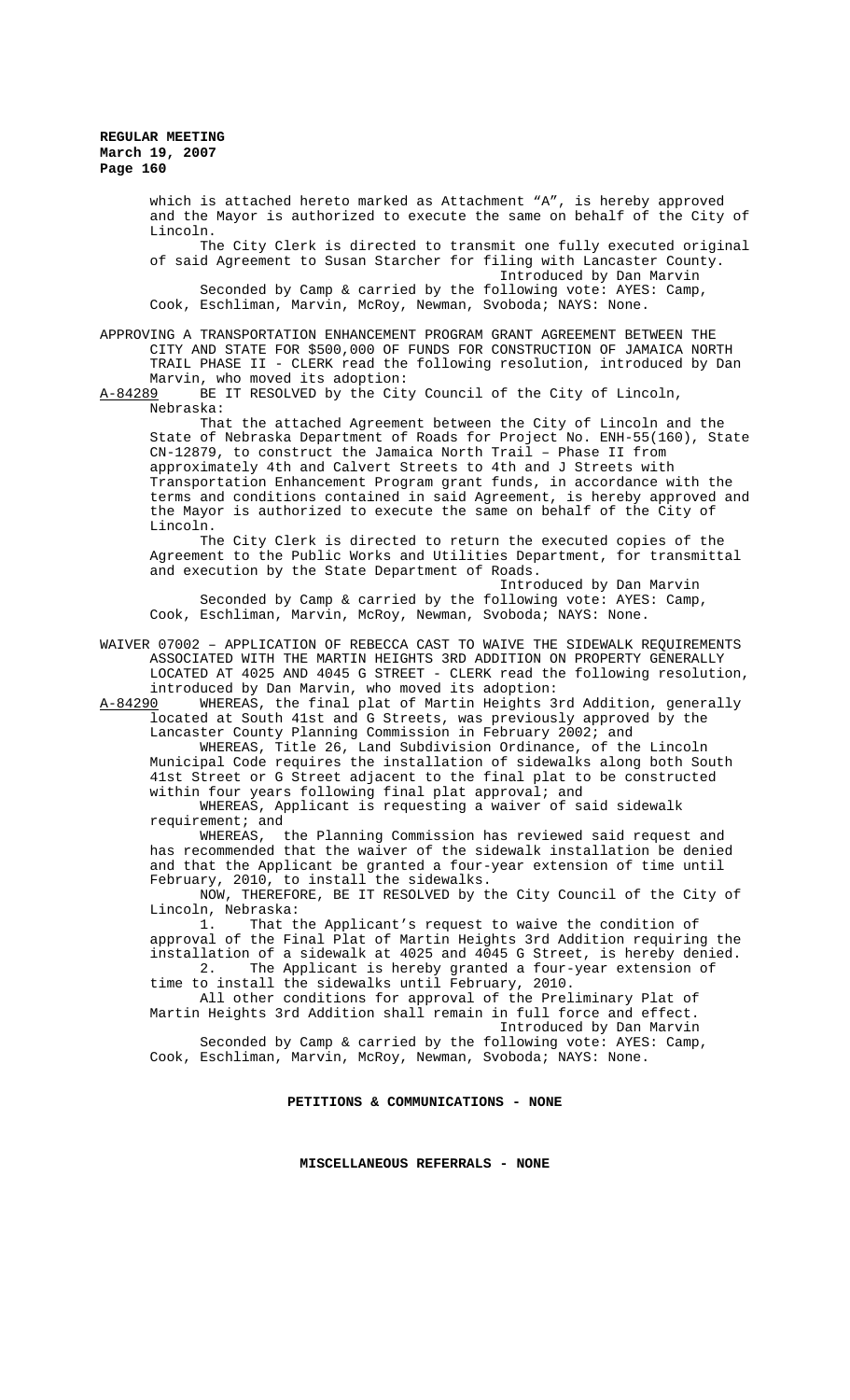### **REPORTS OF CITY OFFICERS**

CLERK'S LETTER & MAYOR'S APPROVAL OF ORDINANCES & RESOLUTIONS PASSED BY THE CITY COUNCIL ON MARCH 5, 2007 - CLERK presented said report which was placed on file in the Office of the City Clerk. **(27-1)**

APPOINTING MONICA HUAPAYA TO THE LINCOLN-LANCASTER WOMEN'S COMMISSION TO FILL AN UNEXPIRED TERM EXPIRING JANUARY 1, 2008 - CLERK read the following

resolution, introduced by Dan Marvin, who moved its adoption:<br>A-84291 BE IT RESOLVED by the City Council of the City of Linco BE IT RESOLVED by the City Council of the City of Lincoln, Nebraska:

That the appointment of Monica Huapaya to the Lincoln-Lancaster Women's Commission to fill an unexpired term expiring January 1, 2009, is hereby approved.

Introduced by Dan Marvin Seconded by Camp & carried by the following vote: AYES: Camp, Cook, Eschliman, Marvin, McRoy, Newman, Svoboda; NAYS: None.

APPOINTING SONJA F. SMITH TO THE LINCOLN-LANCASTER WOMEN'S COMMISSION FOR A TWO-YEAR TERM EXPIRING MARCH 1, 2009 - CLERK read the following resolution, introduced by Dan Marvin, who moved its adoption:

A-84292 BE IT RESOLVED by the City Council of the City of Lincoln, Nebraska:

That the appointment of Sonja F. Smith to the Lincoln-Lancaster Women's Commission for a two-year term expiring March 1, 2009, is hereby approved.

Introduced by Dan Marvin Seconded by Camp & carried by the following vote: AYES: Camp, Cook, Eschliman, Marvin, McRoy, Newman, Svoboda; NAYS: None.

REQUEST OF PUBLIC WORKS TO SET THE PUBLIC HEARING DATE OF MONDAY, APRIL 2, 2007, AT 1:30 P.M. ON THE FORMAL CITY COUNCIL AGENDA THE FOLLOWING:<br>07-40 To provide authority to create an Alley Repaying Distri To provide authority to create an Alley Repaving District being the east/west alley, O Street to P Street,  $17<sup>th</sup>$  to  $18<sup>th</sup>$ Street and assess the costs therefore against the benefitted properties - CLERK requested a motion to approve April 2, 2007 at 1:30 for hearing date. MARVIN So moved.

Seconded by Camp & carried by the following vote: AYES: Camp, Cook, Eschliman, Marvin, McRoy, Newman, Svoboda; NAYS: None.

|        | REQUEST OF PUBLIC WORKS TO SET THE PUBLIC HEARING DATE OF MONDAY, APRIL 30, |
|--------|-----------------------------------------------------------------------------|
|        | 2007, AT 5:30 P.M. ON THE FORMAL CITY COUNCIL AGENDA THE FOLLOWING:         |
| 07-41  | to provide authority to create and order constructed under                  |
|        | Special Assessment District a water main 6 inch in diameter                 |
|        | in south 34 <sup>th</sup> Street, Van Dorn north approximately 300 feet     |
|        | more or less and assess the costs thereof against the                       |
|        | benefitted properties CLERK requested a motion to approve                   |
|        | April 30, 2007 at 5:30 for hearing date.                                    |
| MARVIN | So moved.                                                                   |

Seconded by Camp & carried by the following vote: AYES: Camp, Cook, Eschliman, Marvin, McRoy, Newman, Svoboda; NAYS: None.

# ORDINANCES - 1<sup>st</sup> READING & RELATED RESOLUTIONS

AMENDING CHAPTER 10.14 OF THE LINCOLN MUNICIPAL CODE RELATING TO RULES OF THE ROAD BY AMENDING SECTION 10.14.360, MOTOR VEHICLE RESTRAINT; CHILDREN, BY CHANGING USE REQUIREMENTS FOR CHILD OCCUPANT RESTRAINTS, ADDING REQUIREMENTS FOR PERSONS WEARING OCCUPANT PROTECTION SYSTEMS IN VEHICLES OPERATED BY HOLDERS OF PROVISIONAL OPERATOR'S PERMITS OR SCHOOL PERMITS, AMENDING EXEMPTIONS, AND MODIFYING PENALTY PROVISIONS, IN ORDER TO REMAIN CONSISTENT WITH STATE STATUTE PROVISIONS, AND AMENDING SECTION 10.14.365, OCCUPANT PROTECTION SYSTEM; USE REQUIRED, BY DELETING OBSOLETE LANGUAGE, ADDING EXEMPTIONS, AND AMENDING LANGUAGE IN ORDER TO REMAIN CONSISTENT WITH STATE STATUTE - CLERK read an ordinance, introduced by Annette McRoy, amending Chapter 10.14 of the Lincoln Municipal Code relating to Rules of the Road by amending Section 10.14.360 (Motor Vehicle Restraint: Children) by changing use requirements for child occupant restraints, adding requirements for persons wearing occupant protection systems in vehicles operated by holders of provisional operator's permits or school permits, amending exemptions, and modifying penalty provisions, in order to remain consistent with state statute provisions; amending Section 10.14.365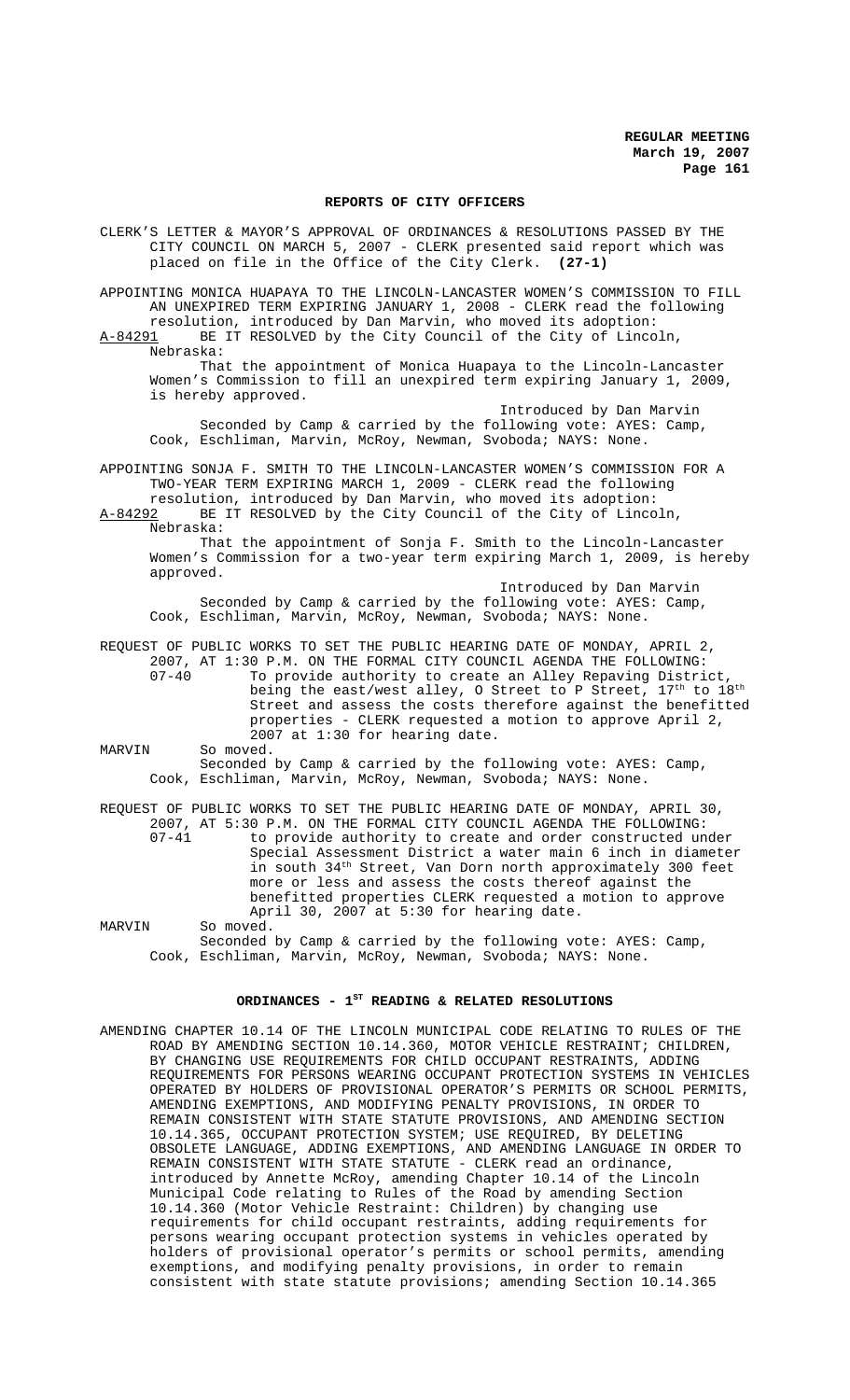> (Occupant Protection System; Use Required) by deleting obsolete language, adding exemptions, and amending language in order to remain consistent with state statute; and repealing Sections 10.14.360 and 10.14.365 of the Lincoln Municipal Code as hitherto existing, the first time.

- AUTHORIZING THE ISSUANCE OF NOT TO EXCEED \$300,000,000 LINCOLN ELECTRIC SYSTEM REVENUE AND REFUNDING BONDS. (REQUEST  $2^{ND}$  &  $3^{RD}$  READINGS ON  $3/26/07$ ) -CLERK read an ordinance, introduced by Annette McRoy, Fifth Series Ordinance adopted under and pursuant to Ordinance No. 17879 passed July 23, 2001; Authorizing the issuance of Lincoln Electric System revenue and refunding bonds of the City of Lincoln, Nebraska in one or more series in an aggregate principal amount not to exceed \$300,000,000; fixing in part and providing for the fixing in part of the details of such bonds; providing for the sale of such bonds and the application of the proceeds of such sale; taking other action in connection with the foregoing; and declaring an emergency, the first time.
- AMENDING SECTION 2.38.100 OF THE LINCOLN MUNICIPAL CODE TO PROVIDE THAT THE STARTRAN ADVISORY BOARD SHALL HAVE FINAL AUTHORITY AFTER FIRST HOLDING A PUBLIC HEARING TO ADD OR DELETE SPECIFIC TRIPS FROM REGULARLY SCHEDULED LINE SERVICE, ADJUST SCHEDULES, ADD NEW OR ADJUST EXISTING ROUTES, AND AUTHORIZE SPECIAL PROMOTIONAL FARES, AND TO PROVIDE WHEN SUCH CHANGES SHALL GO INTO EFFECT; BY ADDING SECTION 2.38.125 TO PROVIDE FOR NOTICE OF PUBLIC HEARING; AND BY ADDING SECTION 2.38.127 TO PROVIDE FOR APPEALS FROM ACTION OF THE STARTRAN ADVISORY BOARD - CLERK read an ordinance, introduced by Annette McRoy, amending Chapter 2.38 of the Lincoln Municipal Code relating to StarTran by amending Section 2.38.100 to provide that the StarTran Advisory Board shall have final authority after first holding a public hearing thereon to add or delete specific trips from regularly scheduled line service, adjust schedules, add new or adjust existing routes, and authorize special promotional fares, and to provide when such changes shall go into effect; adding a new section numbered 2.38.125 to provide for notice of public hearing; adding a new section numbered 2.38.127 to provide for appeals from action of the StarTran Advisory Board; and repealing Section 2.38.100 of the Lincoln Municipal Code as hitherto existing, the first time.

**ORDINANCES - 3RD READING & RELATED RESOLUTIONS (as required) - NONE**

### **REGISTERED TO SPEAK SESSION - NONE**

**OPEN MICROPHONE SESSION**

### **MISCELLANEOUS BUSINESS**

### **PENDING -**

CAMP Moved to extend the Pending List to March 26, 2007. Seconded by Marvin & carried by the following vote: AYES: Camp, Cook, Eschliman, Marvin, McRoy, Newman, Svoboda; NAYS: None.

### **UPCOMING RESOLUTIONS -**

- CAMP Moved to approve the resolutions to have Public Hearing on March 26, 2007. Seconded by Marvin & carried by the following vote: AYES: Camp,
	- Cook, Eschliman, Marvin, McRoy, Newman, Svoboda; NAYS: None.